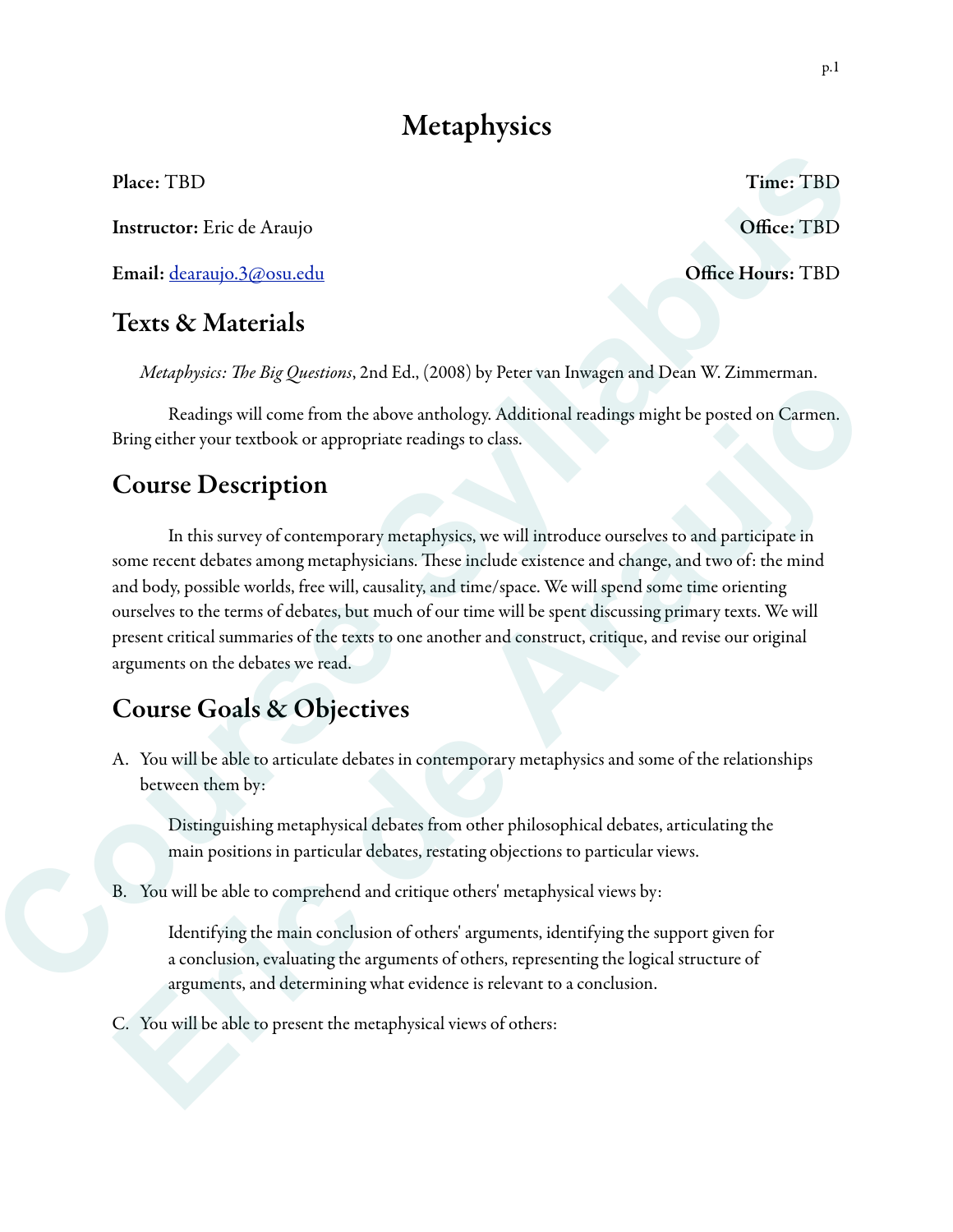Identifying the main conclusions of others' arguments, identifying the support given for a conclusion, evaluating the arguments of others, representing the logical structure of arguments, and summarizing arguments for others.

## Schedule

|                      | a conclusion, cvaluating the arguments of others, representing the logical structure of<br>arguments, and summarizing arguments for others.                                                                                                                                                                                                                                                                                                                                                                                     |                |  |
|----------------------|---------------------------------------------------------------------------------------------------------------------------------------------------------------------------------------------------------------------------------------------------------------------------------------------------------------------------------------------------------------------------------------------------------------------------------------------------------------------------------------------------------------------------------|----------------|--|
|                      | D. You will be able to contribute to metaphysical debates by:                                                                                                                                                                                                                                                                                                                                                                                                                                                                   |                |  |
| objections.          | Identifying the main conclusion of others' arguments, identifying the support given for<br>a conclusion, evaluating the arguments of others, summarizing arguments for others,<br>constructing an original argument, and anticipating and defending views from                                                                                                                                                                                                                                                                  |                |  |
| Schedule             |                                                                                                                                                                                                                                                                                                                                                                                                                                                                                                                                 |                |  |
| Schedule of Readings | Here is the schedule we hope to follow. The first table lists the topics and associated readings.<br>Unless specified, each reading comes from our anthology. You should read the material before the first<br>day of discussion. Journal entries are due at the beginning of class. The second table lists when major<br>assignments are due and when exams will occur. The schedule is subject to change as the course<br>progresses. In particular, we will discuss what debates we want to discuss for the last two topics. |                |  |
| Topic                | Reading                                                                                                                                                                                                                                                                                                                                                                                                                                                                                                                         | Day            |  |
|                      | Introduction: What is Metaphysics?                                                                                                                                                                                                                                                                                                                                                                                                                                                                                              | $\overline{2}$ |  |
|                      | David Lewis and Stephanie Lewis "Holes"                                                                                                                                                                                                                                                                                                                                                                                                                                                                                         |                |  |
| Existence            | W. V. O. Quine "On What There Is"                                                                                                                                                                                                                                                                                                                                                                                                                                                                                               |                |  |
|                      | Roderick M. Chisholm "Beyond Being and Nonbeing"                                                                                                                                                                                                                                                                                                                                                                                                                                                                                | $\overline{4}$ |  |
|                      | Antonie Arnauld and Pierre Nicole "Of Confused Subjects which are<br>Equivalent to Two Subjects"                                                                                                                                                                                                                                                                                                                                                                                                                                |                |  |
| Change               | Eric T. Olson "The Paradox of Increase"                                                                                                                                                                                                                                                                                                                                                                                                                                                                                         |                |  |
|                      | W. V. O. Quine "Identity, Ostension, and Hypostatis"                                                                                                                                                                                                                                                                                                                                                                                                                                                                            | 9              |  |
|                      |                                                                                                                                                                                                                                                                                                                                                                                                                                                                                                                                 |                |  |
|                      | David Lewis "In Defense of Stages"                                                                                                                                                                                                                                                                                                                                                                                                                                                                                              |                |  |
|                      | David Lewis "The Problem of Temporary Intrinsics"                                                                                                                                                                                                                                                                                                                                                                                                                                                                               |                |  |
|                      | Dean W. Zimmerman "Temporary Intrinsics and Presentism"                                                                                                                                                                                                                                                                                                                                                                                                                                                                         | 11             |  |
| Topic 1 Options:     | Reading 1                                                                                                                                                                                                                                                                                                                                                                                                                                                                                                                       |                |  |
| Mind & Body          | Reading 2                                                                                                                                                                                                                                                                                                                                                                                                                                                                                                                       | 15             |  |
| · Possible           | Reading 3                                                                                                                                                                                                                                                                                                                                                                                                                                                                                                                       | 18             |  |

*Schedule of Readings*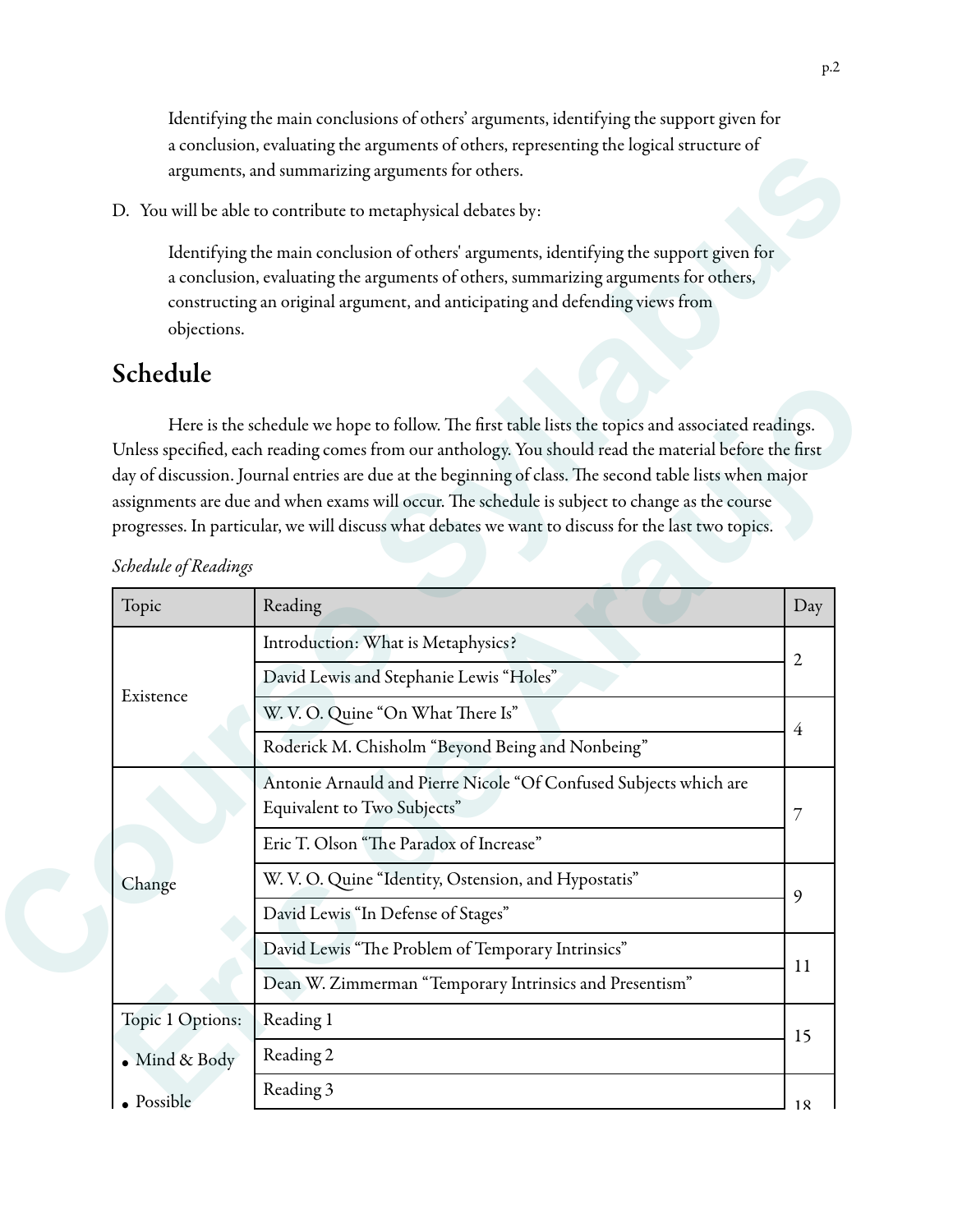| Worlds                  | Reading 4            | 10    |
|-------------------------|----------------------|-------|
| $\bullet$ Free Will     | Reading 5            |       |
| • Causality             | Reading 6            | 20    |
| • Time/Space            |                      |       |
| Topic 2 Options:        | Reading 1            | 22    |
| $\bullet$ Mind & Body   | Reading 2            |       |
| $\bullet$ Possible      | Reading 3            | 24    |
| Worlds                  | Reading 4            |       |
| $\bullet$ Free Will     | Reading 5            |       |
| • Causality             | Reading 6            | 27    |
| $\bullet$ Time/Space    |                      |       |
| Schedule of Assignments |                      |       |
| Day                     | Major Assignment Due | Goals |

| Worlds                  | Reading 4                     |                           |
|-------------------------|-------------------------------|---------------------------|
| $\bullet$ Free Will     | Reading 5                     |                           |
| • Causality             | Reading 6                     |                           |
| $\bullet$ Time/Space    |                               |                           |
| Schedule of Assignments |                               |                           |
| Day                     | Major Assignment Due          | Goals                     |
| Throughout              | Group Presentation on Reading | $\overline{C}$            |
| $\overline{2}$          | Pre-Course Reflection Paper   | $\mathbf D$               |
| 13                      | Exam 1                        | $\mathbf{A}$              |
| 17                      | Essay 1 Draft                 | B, D                      |
|                         | Peer Review                   | $\, {\bf B}$              |
| 20                      | Essay 1 Revision              | B, D                      |
| 25                      | Essay 2 Draft                 |                           |
|                         | Peer Review                   | $\, {\bf B}$              |
| 28                      | Exam 2                        | $\boldsymbol{\mathrm{A}}$ |
|                         | Post-Course Reflection Paper  | ${\rm D}$                 |
| Exam Week               | Essay 2 Revision              | B, D                      |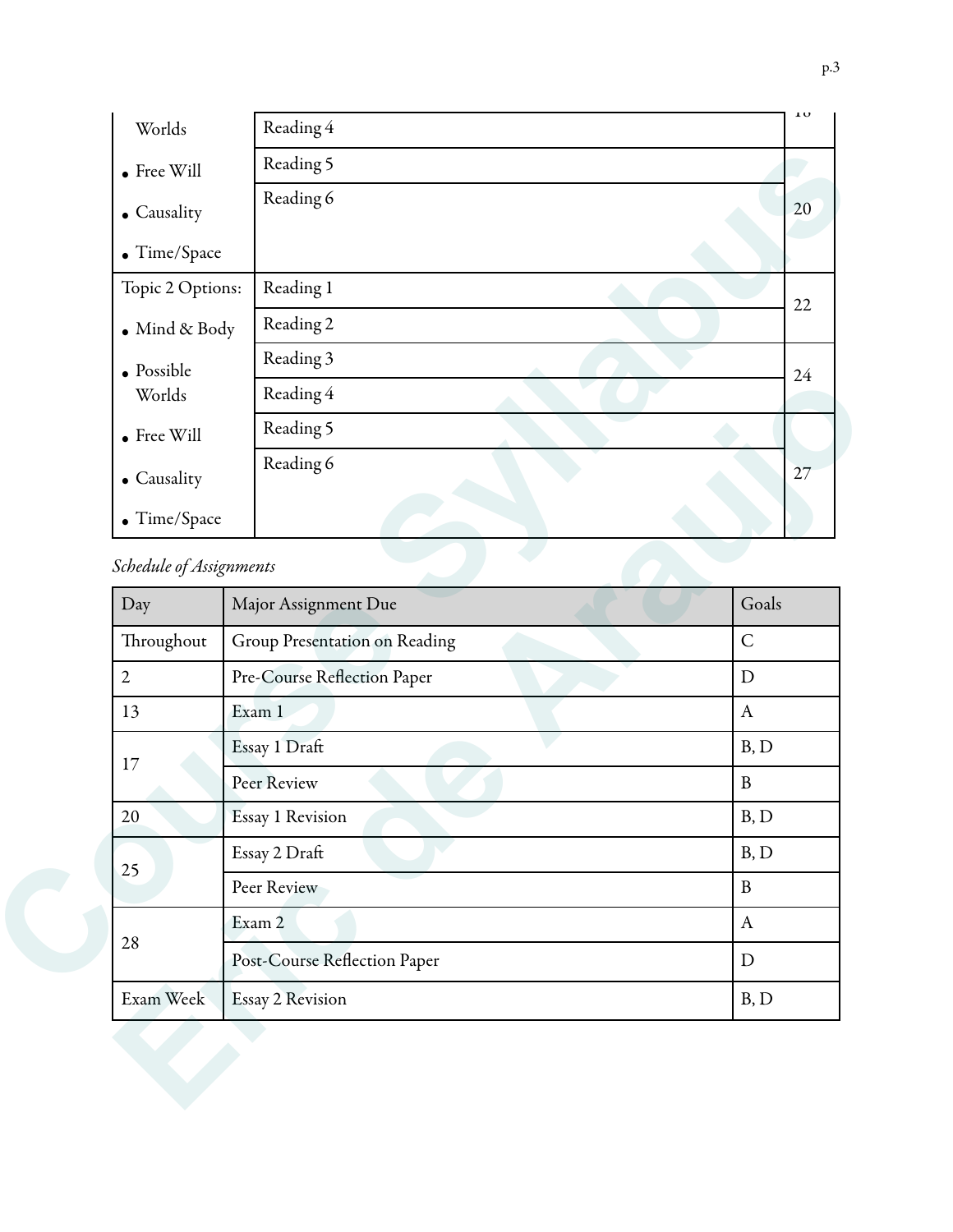#### Grading

| Course Reflections<br>Reading Entries |               | 20% | Essays                                                                                                                                                                                                                 | 40% |
|---------------------------------------|---------------|-----|------------------------------------------------------------------------------------------------------------------------------------------------------------------------------------------------------------------------|-----|
|                                       |               | 5%  | Draft of Essay 1                                                                                                                                                                                                       | 4%  |
|                                       |               | 15% | Draft of Essay 2                                                                                                                                                                                                       | 4%  |
|                                       | Exams         | 20% | Peer Review of Paper 1                                                                                                                                                                                                 | 4%  |
| Exam 1                                |               | 10% | Peer Review of Paper 2                                                                                                                                                                                                 | 4%  |
| Exam 2                                |               | 10% | Revision of Essay 1                                                                                                                                                                                                    | 12% |
|                                       | Participation | 20% | Revision of Essay 2                                                                                                                                                                                                    | 12% |
| Group Presentation on Reading         |               | 15% |                                                                                                                                                                                                                        |     |
| <b>Class Participation</b>            |               | 5%  |                                                                                                                                                                                                                        |     |
| our own view on debates we discuss.   |               |     | presentations on the readings. Participation in our class discussion will prepare you to explain the views<br>we are discussing on exams. Finally, we will prepare, critique, and revise two papers where we argue for |     |
|                                       |               |     |                                                                                                                                                                                                                        |     |

## Course Mechanics

#### *Discussion*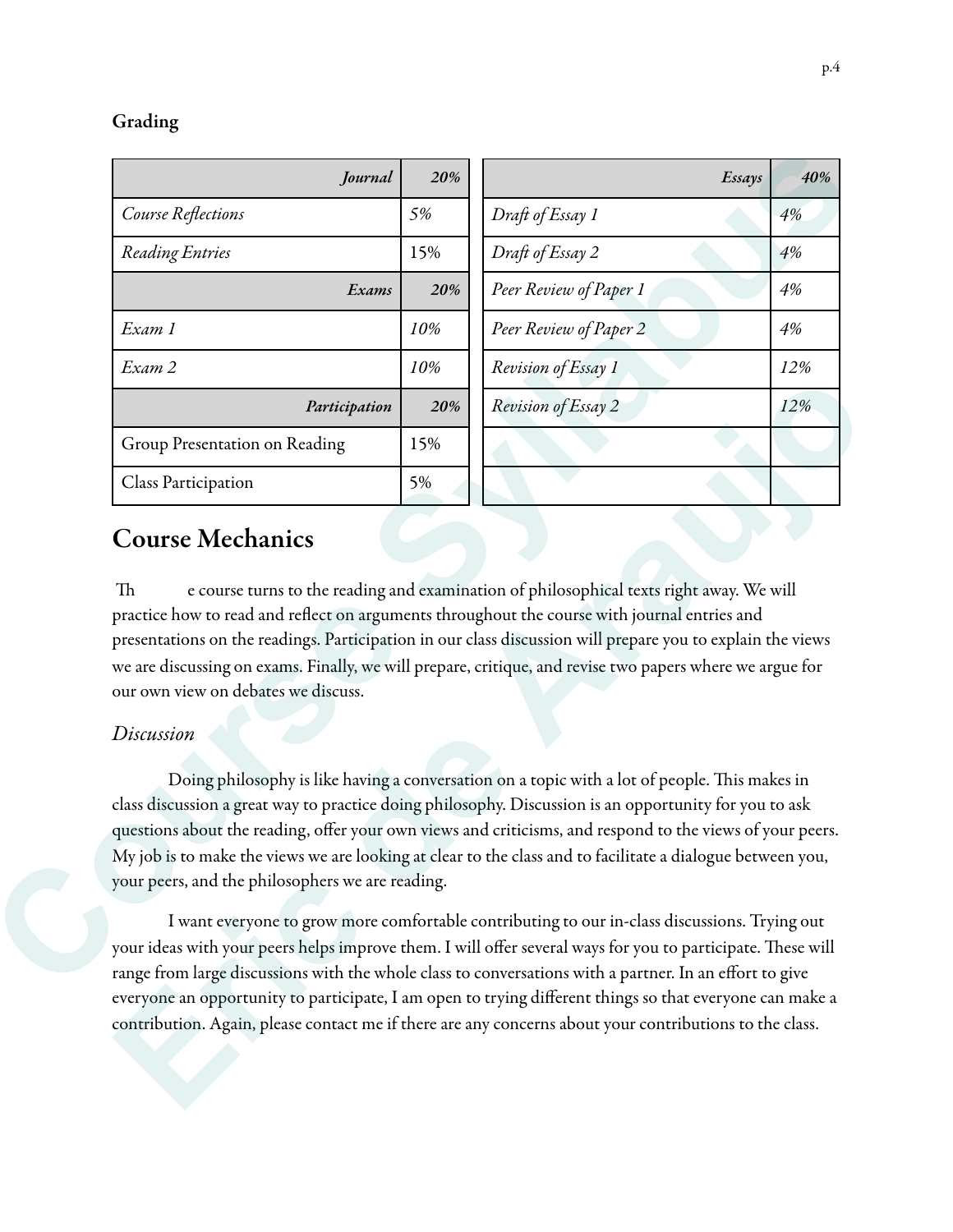### *Journal: Reading Entries*

 To help you prepare for our discussions, we will be writing short entries in a journal for each reading. The goal of this habit is to help you 1) complete the readings for our discussion, 2) react to what we read, and 3) begin formulating your views.

Reading entries are between 1/2 and 1 pages, submitted online, and due before class starts. They should engage with the text, rather than merely summarize the reading. I will provide more thorough feedback on earlier entries to indicate the quality of these entries.

#### *Journal: Course Re*fl*ections*

Th ese reflection papers are an opportunity for you to reflect your own views. The initial paper is an opportunity for you to think about what metaphysics is, what you hope to learn, or what views you might already have. The last paper is an opportunity for you to reflect on how your thinking has been shaped, if at all, by the course.

#### *Group Presentations*

 As part of their research, philosophers summarize and provide criticism of others' work. With group presentations, we will practice doing this in a way that jumpstarts our class discussions.

 You will be assigned a group and sign up for a reading to present on. Your group will be responsible for summarizing the main moves in the reading, offering some criticism, and providing questions for the class to discuss. The presentation should last between 15–20 minutes. If you choose to let others engage during your presentation, it will stretch a bit longer (but this is entirely optional).

A draft or outline of the presentation will be uploaded to the course website 2 days before class. This will allow me to incorporate your insights and questions into the class discussion after you present.

#### *Exams*

You will not be able to write an essay about all the issues we cover in the course. However, I want you to leave the course feeling well oriented to the debates we discuss. These in-class exams are designed to see how well you comprehend the views we cover. The content will come directly from our discussions in class (including our group presentations). I will provide a sheet of terminology and arguments you should be familiar with to do well on the exams. To the<br>lip you propare for our decays<br>integrals of existing short entries in a journal for easing the<br>stars in good of this habita to to do joint in the course of the stars<br>of the action of the stars of the stars of the s The servelection papers are an opportunity for you to reflect your own views. The initial paper is<br>an opportunity for you to think about what metaphysics is, what you hope to learn, or what views you<br>might already hove. Th

#### *Essay Dra*f*s, Peer Review, & Revisions*

Much of the dialogue in philosophy today is done through publishing papers. I want you to be able to contribute to the philosophical dialogue by writing your own papers. Like the revision process in academic publishing, we will have a revision process with the papers you write for this course. You will